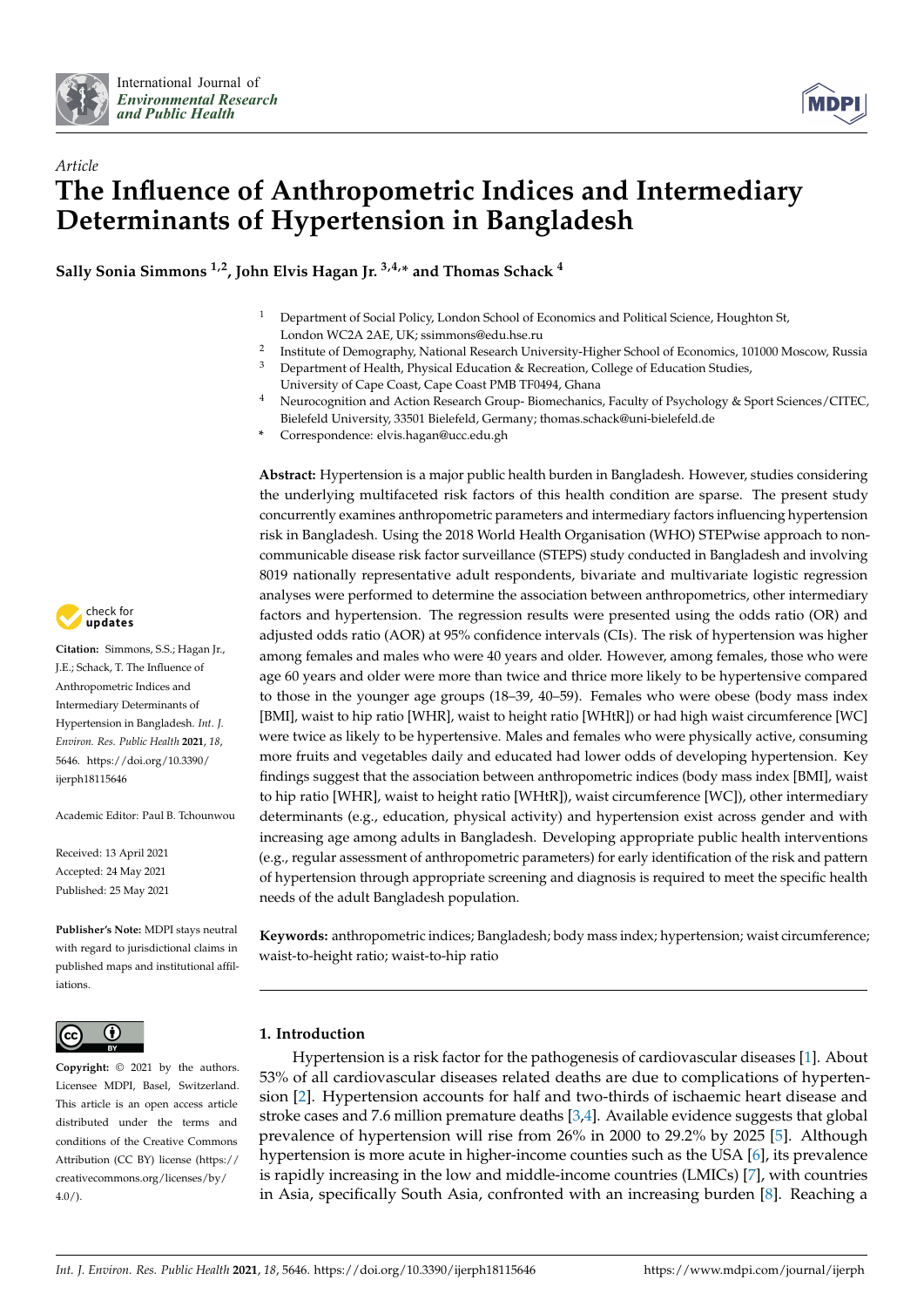hypertensive status depends on blood pressure measurement outcomes (i.e., systolic blood pressure of ≤120 mmHg- normal and ≥140 mmHg- high or diastolic blood pressure of ≤80 mm Hg- normal and ≥90 mmHg- high) [\[3\]](#page-9-2).

Recent socio-economic development related to urbanization, improved life expectancy, unhealthy dietary practices (e.g., consumption of saturated fat and red meat), and lifestyle changes have increased the prevalence rates of hypertension, particularly in Bangladesh [\[9–](#page-9-8)[11\]](#page-9-9). Hypertension is reported to be associated with an increased risk of stroke, myocardial infarction and other cardiovascular diseases (CVDs) in Bangladesh [\[12\]](#page-9-10). About 12 million (18%) of Bangladeshi adults aged 25 and above are hypertensive [\[3\]](#page-9-2). More females (56.2%) than males (43.8%) are hypertensive [\[13\]](#page-9-11) and poorly manage high blood pressure (BP) [\[14\]](#page-9-12). Shifts in nutrition increase overnutrition in Bangladesh [\[15\]](#page-9-13) as the excessive intake of dietary macroand micronutrients, overnutrition, alters body fat composition [\[16\]](#page-9-14). Body fat is a common risk factor for cardiometabolic diseases [\[17\]](#page-9-15) and measured using anthropometric measures such as waist circumference, hip circumference (HC), waist-to-hip ratio (WHR), body mass index (BMI), and waist-to-height ratio (WHtR) [\[18\]](#page-9-16).

The social determinants of the health framework show that two broad factors (i.e., structural and intermediary) are associated with health outcomes. In the context of Bangladesh, structural factors may include public policies implemented at macro and micro levels to influence health outcomes, including hypertension risk [\[15\]](#page-9-13). Additionally, intermediary factors, including immutable determinants (e.g., sex, age, residence, ethnicity) and other modifiable factors such as perceived disease risk, lifestyle changes [e.g., dietary habits, physical activities, increased automation, alcohol consumption] [\[19\]](#page-9-17), and material circumstances [e.g., income, type of job, employment] have also been cited as attributable to hypertension [\[20\]](#page-9-18).

While the trend of hypertension burden in Bangladesh is known [\[4](#page-9-3)[,18\]](#page-9-16), research on the effects of anthropometrics, together with intermediary health determinants on hypertension, is an emerging area. The inclusion of multiple anthropometric parameters as part of disease risk detection protocols in Bangladesh can contribute to screening individuals at greater risk of hypertension in the country. Early identification of the most at-risk groups would help with timely referrals to well-structured health services for monitoring and management [\[21\]](#page-10-0). The present study examines anthropometrics and other intermediary factors influencing hypertension risk among males and females in Bangladesh.

# **2. Materials and Methods**

# *2.1. Data Source*

The World Health Organisation (WHO) STEPwise approach to non-communicable disease risk factor surveillance (STEPS) 2018 study conducted in Bangladesh is the source of data for the study. STEPS 2018 is the second wave of STEPS longitudinal studies in Bangladesh focusing on six main areas of non-communicable diseases (NCDs) risk surveillance; demographics, diseases, health, lifestyle, physical, and biochemical measurements among adults aged 18–69. A nationally representative sample of 8185 participants was recruited for the survey. The Bangladesh Bureau of Statistics (BBS) developed the primary sampling units (PSUs) using the multistage and geographically stratified probability-based sampling methods. The participants of the study were selected from six administrative units: Barisal; Chittagong; Dhaka, Khulna; Rajshahi; Sylhet. Each administrative unit was subdivided into districts (Zilla) and sub-districts (Upzilla). Upzillas were further divided into mauzas (rural stratum) and mahallas (urban stratum), the PSUs for the study's sampling methods. 400 PSUs (200 mauzas and 200 mahallas) were selected. Data were collected from November 2017 to April 2018. A detailed description of the Bangladesh STEPS study's methods and materials, including the data and data collection procedures, is provided on the project website [\[22](#page-10-1)[–24\]](#page-10-2).

#### *2.2. Study Variables*

The outcome variable for the study was hypertension, with a "yes" or "no' response to the question "Have you ever been told by a doctor or other health worker that you have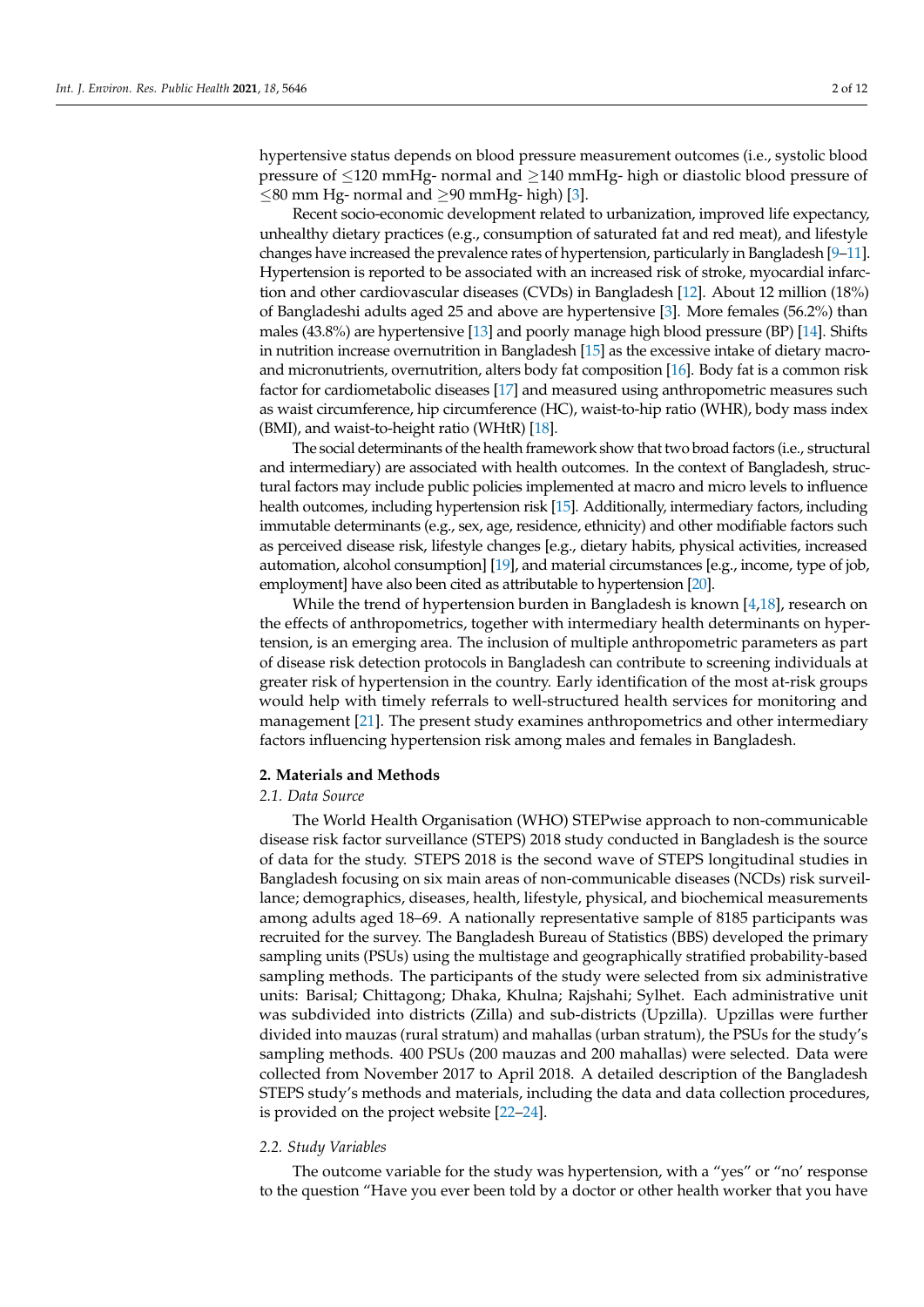raised blood pressure or hypertension?" Overall, twenty variables were selected for the study. These variables were sociodemographic profiles (i.e., age, sex, residence and level of education), anthropometrics (i.e., weight, height, hip circumference, waist circumference), economic factors (i.e., employment), and health (i.e., hypertension, systolic and diastolic blood pressure, and heart rate (beats per minute)/pulse rate, antihypertensive medication), and behavioural variables (i.e., physical activity, fruits intake, vegetable intake, tobacco use, and alcohol consumption). These variables were selected to achieve numerically stable and adaptable models [\[25\]](#page-10-3). Age, height, weight, hip circumference, waist circumference, systolic and diastolic blood pressure, and heart rate (beats per minute)/pulse rate were numeric variables. Sex, employment, tobacco use, alcohol consumption, antihypertension medication intake, and hypertension were dichotomous variables, and level of education was a polychotomous variable.

Age was transformed into a categorical variable to reflect significant stages of ageing (i.e., 18–39, 40–59, 60+) [\[26\]](#page-10-4). Level of education was categorised as no education, primary, secondary and tertiary. Systolic and diastolic blood pressure was transformed into a categorical variable, with three elements (i.e., normal BP, prehypertension [moderate BP], hypertension [high BP] based on the WHO International Society of Hypertension criterion [\[27\]](#page-10-5). Normal systolic BP was <120 mmHg and diastolic BP was <80 mmHg; prehypertension status or moderate systolic BP was 120–139 mmHg, and diastolic BP was 80–89 mmHg; high systolic BP or hypertension was  $\geq$ 140 mmHg, and diastolic BP was ≥90 mmHg.

Waist circumference was categorised as low (males: <94 cm, females: <80 cm); high (males: 94–102 cm, females: 80–88 cm); very high (males: >102 cm, females: >88 cm). Height, weight, hip circumference and waist circumference were used to estimate other anthropometric measures (i.e., BMI, WHR, BAI, and WHtR). BMI was measured as the ratio of weight (in kilograms) to height (in metres). This derivative was estimated based on WHO standard recommendations for BMI (<18.5 kg/m<sup>2</sup> underweight; 18.5–24.9 kg/m<sup>2</sup>—normal; 25.0–29.9 kg/m<sup>2</sup>—overweight;  $\geq$ 30.0 kg/m<sup>2</sup>—obese) [\[28\]](#page-10-6). WHR was estimated as the ratio of waist to hip circumference and categorised as low (0.80 or lower for females; 0.95 or lower-for males), moderate (0.81–0.85 for females; 0.96–1.0 for males), and high (0.86 or higher for females; 1.0 or higher for males) [\[29\]](#page-10-7). WHtR was defined as the ratio of waist circumference to height and categorised as slim (0.42 or lower for females; 0.43 or lower-for males), normal (0.43–0.48 for females; 0.44–0.51 for males), overweight (0.49–0.53 for females; 0.52–0.56 for males) and obese (0.54 or higher for females; 0.57 or higher for males). These body fat composition measures were introduced to evaluate the influence of body fat on health [\[30\]](#page-10-8). Fruit and vegetable intake were combined to create a new variable, fruits and vegetables intake. The newly created variable was categorised as  $\lt 2$  servings per day, 2–4 servings per day and  $\geq 5$  servings per day. All domains of physical activity (PA), including transportation (walking/biking), work and leisuretime/recreational activity, and time spent (converted into minutes) on PA, were used to calculate metabolic equivalent task (MET)-min per week. A MET-min of <600 per week was coded as low PA, 600–3000 MET-min as moderate PA, and >3000 MET-min as high PA  $[4,31]$  $[4,31]$ . All females who were pregnant at the time of the survey were omitted from the sample under study. The final sample used for the study was 8019. Missing values for the variables were imputed using the predictive mean matching multiple imputation approach to help reduce the effects of missing data in all computations [\[32\]](#page-10-10).

#### *2.3. Data Analyses*

Selected sociodemographic and other variables were summarised and stratified by sex to provide a clearer understanding of the distribution among males and females. The distribution was complemented with a test of variation in the outcome. The prevalence and 95% CIs of pulse rate, normal, prehypertension, hypertension, and antihypertensive drug usage were estimated among males and females. Multiple logistic regression models were built to ascertain how each of the predictors contributed to predicting the value of the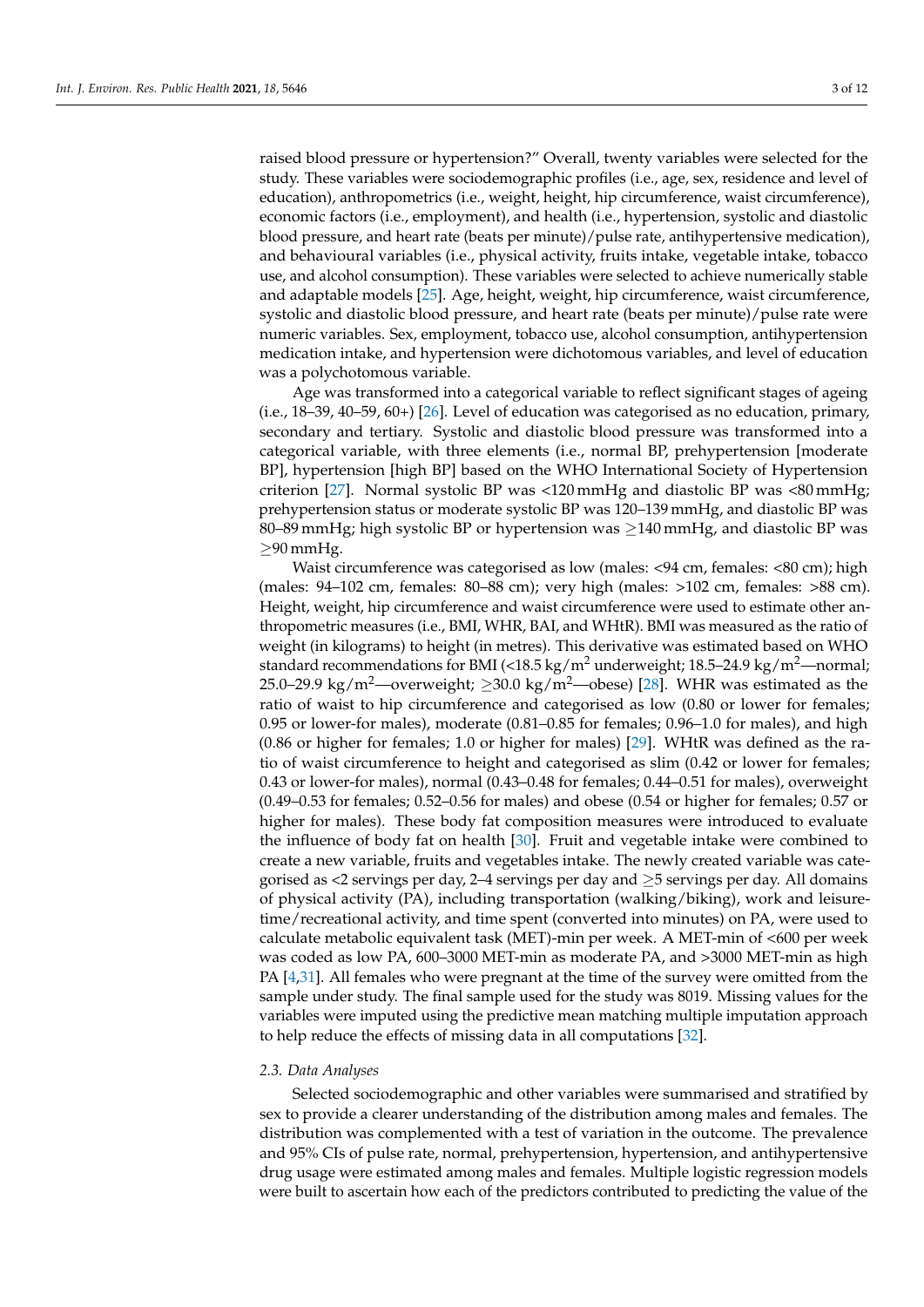response variable (hypertension) [\[33\]](#page-10-11). Four models (two for males and females) were fitted for this purpose. Statistical significance tests were based on a two-sided probability set at *p* < 0.05. All analyses were computed in R statistical software version 4.04 (R Foundation for Statistical Computing, Vienna, Austria). R programme is a software environment and programming language designed for statistical analysis, graphics representation and reporting. The mice, survey, dplyr and extraoperators packages in R were used for the current study [\[34–](#page-10-12)[37\]](#page-10-13).

# **3. Results**

# *3.1. Descriptive Analysis on the Distributions of Sociodemographic and Anthropometric Characteristics of Males and Females*

Table [1](#page-4-0) shows the distributions of all sociodemographic and anthropometric characteristics of males and females. A total of 3804 (47%) males and 4215 (53%) females aged 18 or older (total of 8019) participated in the study. Among the 3804 males, 1875 (49.3%) were aged 18–39 years, 1919 (50.4%) were of rural residence, 1718 (45.2%) had no education, 2650 (69.7%) had 2–4 servings of fruits and vegetables per day, 2322 (61.0%) had moderate physical activity (600–3000 MET-min per week), 715 (18.8%) were obese (BMI), 557 (14.6%) were obese (WHtR) and 3091 (81.3%) were not hypertensive. Among the 4215 females, 2491 (59.1%) were aged 18–39 years, 2187 (51.9%) were of rural residence, 1933 (45.9%) had no education, 2679 (63.6%) had 2–4 servings of fruits and vegetables per day, 2587 (61.4%) had moderate physical activity (600–3000 MET-min per week), 1142 (27.1%) were obese (BMI), 1897 (45.0%) were obese (WHtR), and 3231 (76.7%) were not hypertensive.

**Table 1.** Sociodemographic and Body Fat Composition Characteristics of Males and Females in Bangladesh.

|                                     | <b>Sex of Respondents</b>                      |                                                   |                                                    |         |
|-------------------------------------|------------------------------------------------|---------------------------------------------------|----------------------------------------------------|---------|
|                                     | Females ( $n = 4215$<br>$[53\%]$<br>$n(100\%)$ | <b>Males</b><br>$(n = 3804 [47\%])$<br>$n(100\%)$ | <b>Total</b><br>$(n = 8019 [100\%])$<br>$n(100\%)$ | p-Value |
| Characteristics                     |                                                |                                                   |                                                    |         |
| Age                                 |                                                |                                                   |                                                    | < 0.001 |
| $18 - 39$                           | 2491 (59.1%)                                   | 1875 (49.3%)                                      | 4366 (54.4%)                                       |         |
| $40 - 59$                           | 1509 (35.8%)                                   | 1560 (41.0%)                                      | 3069 (38.3%)                                       |         |
| $60+$                               | $215(5.1\%)$                                   | $369(9.7\%)$                                      | 584 (7.3%)                                         |         |
| Residence                           |                                                |                                                   |                                                    | 0.029   |
| Urban                               | 2028 (48.1%)                                   | 1885 (49.6%)                                      | 3913 (48.8%)                                       |         |
| Rural                               | 2187 (51.9%)                                   | 1919 (50.4%)                                      | 4106 (51.2%)                                       |         |
| Level of Education                  |                                                |                                                   |                                                    | < 0.001 |
| No Education                        | 1933 (45.9%)                                   | 1718 (45.2%)                                      | 3651 (45.5%)                                       |         |
| Primary                             | 1450 (34.4%)                                   | 1008 (26.5%)                                      | 2458 (30.7%)                                       |         |
| Secondary                           | $615(14.6\%)$                                  | 745 (19.6%)                                       | 1360 (17.0%)                                       |         |
| Tertiary                            | $217(5.1\%)$                                   | 333 (8.8%)                                        | 550 (6.9%)                                         |         |
| Employment                          |                                                |                                                   |                                                    | < 0.001 |
| Yes                                 | 473 (11.2%)                                    | 3517 (92.5%)                                      | 3990 (49.8%)                                       |         |
| No                                  | 3742 (88.8%)                                   | $287(7.5\%)$                                      | 4029 (50.2%)                                       |         |
| Fruits and vegetable intake per day |                                                |                                                   |                                                    | < 0.001 |
| <2 servings                         | 161 $(3.8\%)$                                  | $138(3.6\%)$                                      | 299 (3.7%)                                         |         |
| 2-4 servings                        | 2679 (63.6%)                                   | 2650 (69.7%)                                      | 5329 (66.5%)                                       |         |
| 5+ servings                         | 1375 (32.6%)                                   | 1016 (26.7%)                                      | 2391 (29.8%)                                       |         |
| Physical activities                 |                                                |                                                   |                                                    | < 0.001 |
| low PA (<600 MET-min/week)          | $1253(29.7\%)$                                 | 538 (14.1%)                                       | 1791 (22.3%)                                       |         |
| Moderate PA (600-3000 MET-min/week) | 2587 (61.4%)                                   | 2322 (61.0%)                                      | 4909 (61.2%)                                       |         |
| High PA (3000+ MET-min/week)        | 375 (8.9%)                                     | 944 (24.8%)                                       | 1319 (16.4%)                                       |         |
| Alcohol Consumption                 |                                                |                                                   |                                                    | < 0.001 |
| Yes                                 | 529 (12.6%)                                    | 1572 (41.3%)                                      | 2101 (26.2%)                                       |         |
| No                                  | 3686 (87.4%)                                   | 2232 (58.7%)                                      | 5918 (73.8%)                                       |         |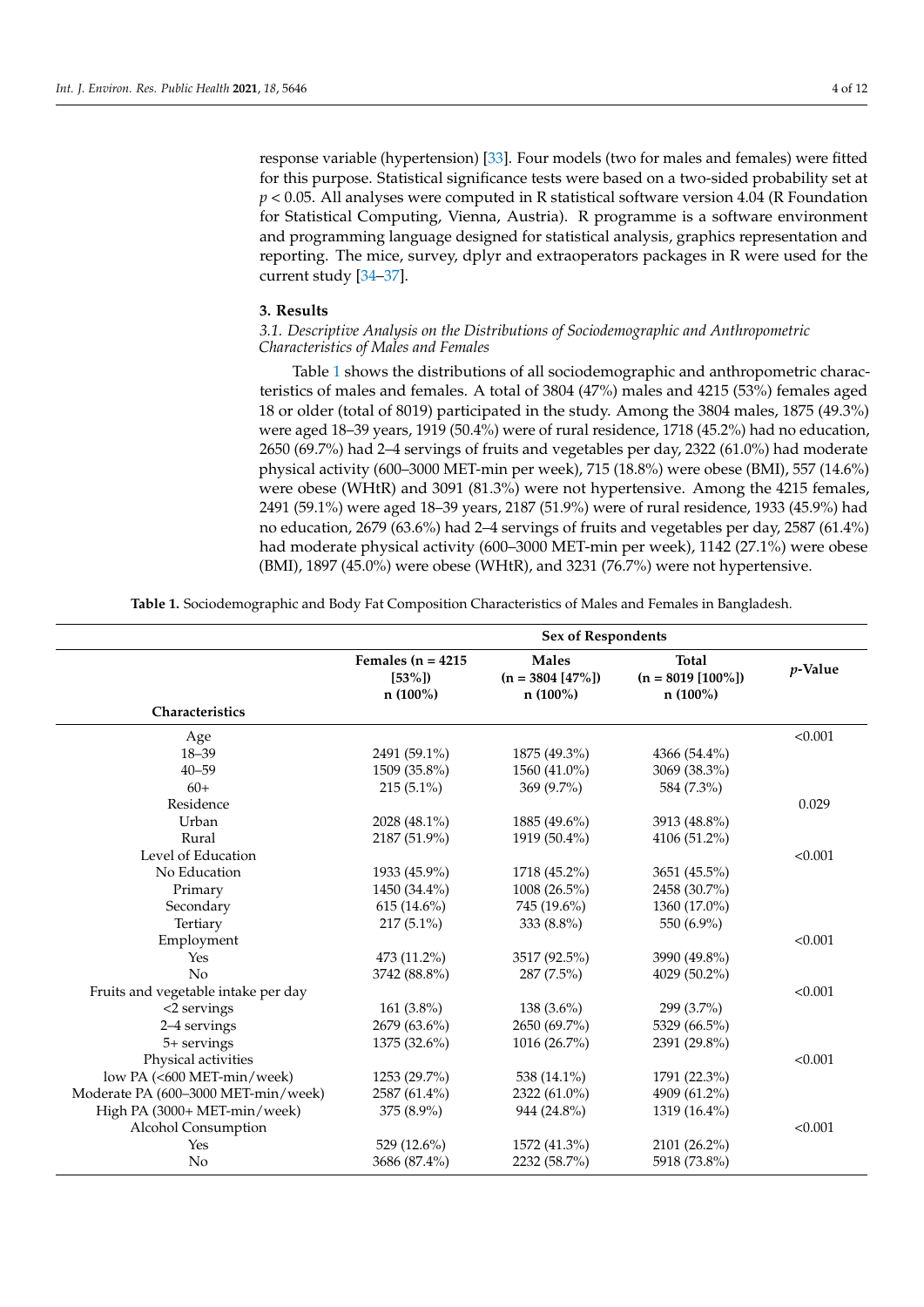<span id="page-4-0"></span>

|                              | <b>Sex of Respondents</b>                      |                                                   |                                                    |            |
|------------------------------|------------------------------------------------|---------------------------------------------------|----------------------------------------------------|------------|
|                              | Females $(n = 4215)$<br>$[53\%]$<br>$n(100\%)$ | <b>Males</b><br>$(n = 3804 [47\%])$<br>$n(100\%)$ | <b>Total</b><br>$(n = 8019 [100\%])$<br>$n(100\%)$ | $p$ -Value |
| Characteristics              |                                                |                                                   |                                                    |            |
| <b>Tobacco Use</b>           |                                                |                                                   |                                                    | < 0.001    |
| Yes                          | $37(0.9\%)$                                    | 1886 (49.6%)                                      | 1923 (24.0%)                                       |            |
| No                           | 4178 (99.1%)                                   | 1918 (50.4%)                                      | 6096 (76.0%)                                       |            |
| Hypertension                 |                                                |                                                   |                                                    | < 0.001    |
| Yes                          | 984 (23.3%)                                    | 713 (18.7%)                                       | 1697 (21.2%)                                       |            |
| No                           | 3231 (76.7%)                                   | 3091 (81.3%)                                      | 6322 (78.8%)                                       |            |
| Waist Circumference (WC)     |                                                |                                                   |                                                    | < 0.001    |
| Low                          | 2179 (51.7%)                                   | 3326 (87.4%)                                      | 5505 (68.6%)                                       |            |
| Moderate                     | 942 (22.3%)                                    | 376 (9.9%)                                        | 1318 (16.4%)                                       |            |
| High                         | 1094 (26.0%)                                   | $102(2.7\%)$                                      | 1196 (14.9%)                                       |            |
| Body Mass Index (BMI)        |                                                |                                                   |                                                    | < 0.001    |
| Underweight                  | 487 $(11.6\%)$                                 | 578 (15.2%)                                       | 1065 (13.3%)                                       |            |
| Normal                       | 2157 (51.2%)                                   | 2384 (62.7%)                                      | 4541 (56.6%)                                       |            |
| Overweight                   | 429 $(10.2\%)$                                 | $127(3.3\%)$                                      | 556 (6.9%)                                         |            |
| Obese                        | 1142 (27.1%)                                   | 715 (18.8%)                                       | 1857 (23.2%)                                       |            |
| Waist-Hip Ratio (WHR)        |                                                |                                                   |                                                    | < 0.001    |
| Low                          | 1268 (30.1%)                                   | 2938 (77.2%)                                      | 4206 (52.5%)                                       |            |
| Moderate                     | 876 (20.8%)                                    | 589 (15.5%)                                       | 1465 (18.3%)                                       |            |
| High                         | 2071 (49.1%)                                   | $277(7.3\%)$                                      | 2348 (29.3%)                                       |            |
| Waist-to Height-Ratio (WHtR) |                                                |                                                   |                                                    | < 0.001    |
| <b>Slim</b>                  | 238 $(5.6\%)$                                  | 514 (13.5%)                                       | 752 (9.4%)                                         |            |
| Normal                       | 1051 (24.9%)                                   | 2072 (54.5%)                                      | 3123 (38.9%)                                       |            |
| Overweight                   | 1029 (24.4%)                                   | 661 (17.4%)                                       | 1690 (21.1%)                                       |            |
| Obese                        | 1897 (45.0%)                                   | 557 (14.6%)                                       | 2454 (30.6%)                                       |            |

**Table 1.** *Cont.*

Source: Computed from STEPwise approach to non-communicable disease risk factor surveillance (STEPS) (Bangladesh) 2018. Note: n denotes number of observations; WHtR: Waist-to Height-Ratio; WHR: Waist-Hip Ratio; BMI: Body Mass Index; PA: Physical Activities; WC: Waist Circumference; MET: Metabolic Equivalent Task.

> Table [2](#page-5-0) shows the prevalence and 95% CI of pulse rate, normal blood pressure (BP), prehypertension, hypertension and intake of anti-hypertension medications among males and females in Bangladesh. The distribution of the systolic blood pressure shows that females had high blood pressure (i.e., were hypertensive) 8.72%, (0.15–0.20) and normal systolic blood pressure 24.00, (0.46–0.51) as compared to 7.14% (0.12–0.16) and 19.82%  $(0.37-0.42)$  had prehypertension in males. Many females  $[34.03\%, (0.66-0.71)]$  than males [31.5%, (0.60–0.65)] used antihypertensive medications.

# *3.2. Multivariate Logistic Regression Analyses on Anthropometric, Sociodemographic and Behavioural Factors Associated with Hypertension*

Multivariate logistic regression outcomes for anthropometric, sociodemographic and behavioural factors associated with hypertension are presented in Table [3.](#page-6-0) The risk of hypertension was higher among females and males who were 40 years and older. Among females, those who were aged 60 years and older were more than twice and thrice ( $OR = 2.90$ ,  $95\%$  CI  $= 2.43$ –3.73; AOR  $= 4.71$ , 95% CI  $= 3.87$ –6.27) as likely to be hypertensive as compared to those in the younger age groups (18–39, 40–59). Among males, persons age 60 years and older were more likely (OR = 3.42, 95% CI = 2.65–4.73; AOR = 3.78, 95% CI = 2.76–5.17) to be hypertensive than any other age cohort. Females who were obese were more likely to be hypertensive as compared to those who were slim, underweight or had moderate body fat levels. Males and females who were physically active (females [OR = 0.42, 0.33–0.54; AOR = 0.47, 0.39–0.64; males [OR = 0.51, 0.42–0.66; AOR = 0.67, 0.62–0.79]), not consuming alcohol, and had some form of education had lower odds of hypertension.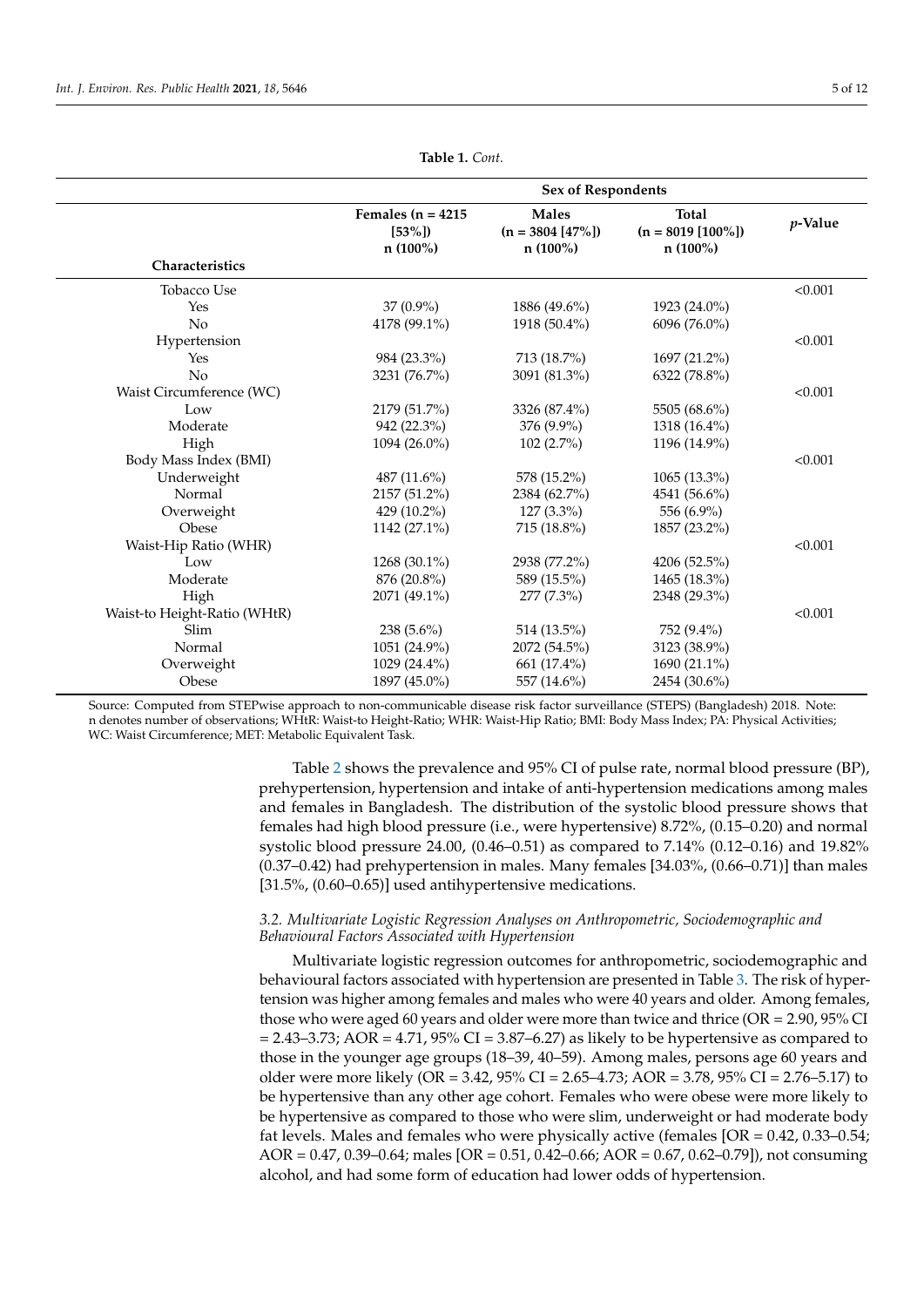| <b>Sex of Respondents</b> |                        |                        |  |
|---------------------------|------------------------|------------------------|--|
| <b>Females (49.50%)</b>   | Males (50.40%)         | Total (100%)           |  |
| $\%$ , 95% CI             | %, 95% CI              | %, 95% CI              |  |
|                           |                        |                        |  |
|                           |                        |                        |  |
| $24.00, (0.46 - 0.51)$    | $23.54, (0.44 - 0.49)$ | $47.54, (0.45 - 0.50)$ |  |
| $16.78, (0.32 - 0.36)$    | $19.82, (0.37 - 0.42)$ | $36.60, (0.34 - 0.39)$ |  |
| $8.72, (0.15 - 0.20)$     | $7.14, (0.12 - 0.16)$  | $7.89, (0.14 - 0.18)$  |  |
|                           |                        |                        |  |
|                           |                        |                        |  |
| $22.99, (0.44 - 0.49)$    | $29.87, (0.56 - 0.62)$ | $27.53, (0.51 - 0.57)$ |  |
| $14.51, (0.27 - 0.31)$    | $12.61, (0.23 - 0.27)$ | $13.62, (0.24 - 0.29)$ |  |
| $12.00, (0.22 - 0.27)$    | $8.02, (0.14 - 0.18)$  | $11.02, (0.18 - 0.23)$ |  |
|                           |                        |                        |  |
| $4.16, (0.07 - 0.10)$     | $6.74, (0.12 - 0.15)$  | $5.56, (0.90 - 0.13)$  |  |
| $45.34, (0.90 - 0.93)$    | $43.75, (0.85 - 0.88)$ | $44.69, (0.88 - 0.91)$ |  |
|                           |                        |                        |  |
|                           |                        |                        |  |
| $34.03, (0.66 - 0.71)$    | $31.5, (0.60 - 0.65)$  | $65.53, (0.63 - 0.68)$ |  |
| $15.48, (0.29 - 0.34)$    | $19.00, (0.35 - 0.40)$ | $34.47, (0.33 - 0.38)$ |  |
|                           |                        |                        |  |

<span id="page-5-0"></span>**Table 2.** Prevalence of Blood Pressure, Pulse Rate and Intake of Antihypertension Medications among Males and Females in Bangladesh.

Source: Computed from STEPwise approach to non-communicable disease risk factor surveillance (STEPS) (Bangladesh) 2018. Note: %—percent; 95% CI—95 percent confidence interval.

**Table 3.** Anthropometric, Sociodemographic and Behavioural Factors Associated with Hypertension among Males and Females in Bangladesh.

|                                                        | Hypertension: $a^1$ = No, Yes |                         |                         |                         |
|--------------------------------------------------------|-------------------------------|-------------------------|-------------------------|-------------------------|
|                                                        | Females                       |                         |                         | <b>Males</b>            |
|                                                        | OR, 95% CI                    | AOR, 95% CI             | OR, 95% CI              | AOR, 95% CI             |
| <b>Characteristics</b>                                 |                               |                         |                         |                         |
| Age<br>$18 - 39$                                       | a <sup>1</sup>                | a <sup>1</sup>          | a <sup>1</sup>          | a <sup>1</sup>          |
| $40 - 59$                                              | $2.19, 2.04 - 2.48$ **        | $3.36, 2.83 - 3.99$ **  | 2.08, 2.02-2.19 $*$     | $2.61, 2.14 - 3.19*$    |
| $60+$                                                  | 2.90, 2.43-3.73 ***           | 4.71, 3.87-6.27***      | 3.42, 2.65-4.73 ***     | 3.78, 2.76-5.17***      |
| Residence                                              |                               |                         |                         |                         |
| Urban                                                  | a <sup>1</sup>                | a <sup>1</sup>          | a <sup>1</sup>          | a <sup>1</sup>          |
| Rural                                                  | 1.04, 1.01-1.09 $*$           | 1.12, 1.05-1.22 $*$     | 1.10, 1.02-1.18 $*$     | 1.19, 1.01-1.37**       |
| Level of Education                                     |                               |                         |                         |                         |
| No Education                                           | a <sup>1</sup>                | a <sup>1</sup>          | a <sup>1</sup>          | a <sup>1</sup>          |
| Primary                                                | 0.72, 0.65-0.88 ***           | $0.77, 0.73 - 0.96*$    | $0.91, 0.84 - 0.98*$    | $0.86, 0.82 - 0.91*$    |
| Secondary                                              | $0.59, 0.41 - 0.79*$          | $0.52, 0.53 - 0.86$ **  | $0.64, 0.56 - 0.75$ *   | $0.61, 0.56 - 0.69$ *   |
| Tertiary                                               | $0.53, 0.43 - 0.72$ **        | $0.48, 0.31 - 0.74$ **  | $0.39, 0.16 - 0.61$ *** | $0.42, 0.26 - 0.64$ *** |
| Fruits and Vegetable                                   |                               |                         |                         |                         |
| Intake per Day                                         |                               |                         |                         |                         |
| <2 servings                                            | <2 servings                   | a <sup>1</sup>          | a <sup>1</sup>          | a <sup>1</sup>          |
| 2-4 servings                                           | 2-4 servings                  | $0.58, 0.44 - 0.72$ *   | $0.45, 0.31 - 0.71$ *   | $0.61, 0.54 - 0.76$ *** |
| 5+ servings                                            | 5+ servings                   | $0.35, 0.26 - 0.49$ **  | $0.31, 0.23 - 0.45*$    | $0.43, 0.35 - 0.58$ *** |
| <b>Physical Activities</b>                             |                               |                         |                         | < 0.001                 |
| low PA (<600                                           | a <sup>1</sup>                | a <sup>1</sup>          | a <sup>1</sup>          | a <sup>1</sup>          |
| MET-min/week)                                          |                               |                         |                         |                         |
| Moderate PA (600-3000<br>MET-min/week)                 | $0.56, 0.35 - 0.82$ **        | $0.69, 0.57 - 0.95$ *** | $0.73, 0.59 - 0.93$ *** | $0.87, 0.82 - 0.99$ *** |
| High PA (3000+<br>MET-min/week)<br>Alcohol Consumption | $0.42, 0.33 - 0.54$ ***       | $0.47, 0.39 - 0.64$ *** | $0.51, 0.42 - 0.66$ *** | $0.67, 0.62 - 0.79$ *** |
|                                                        |                               |                         |                         |                         |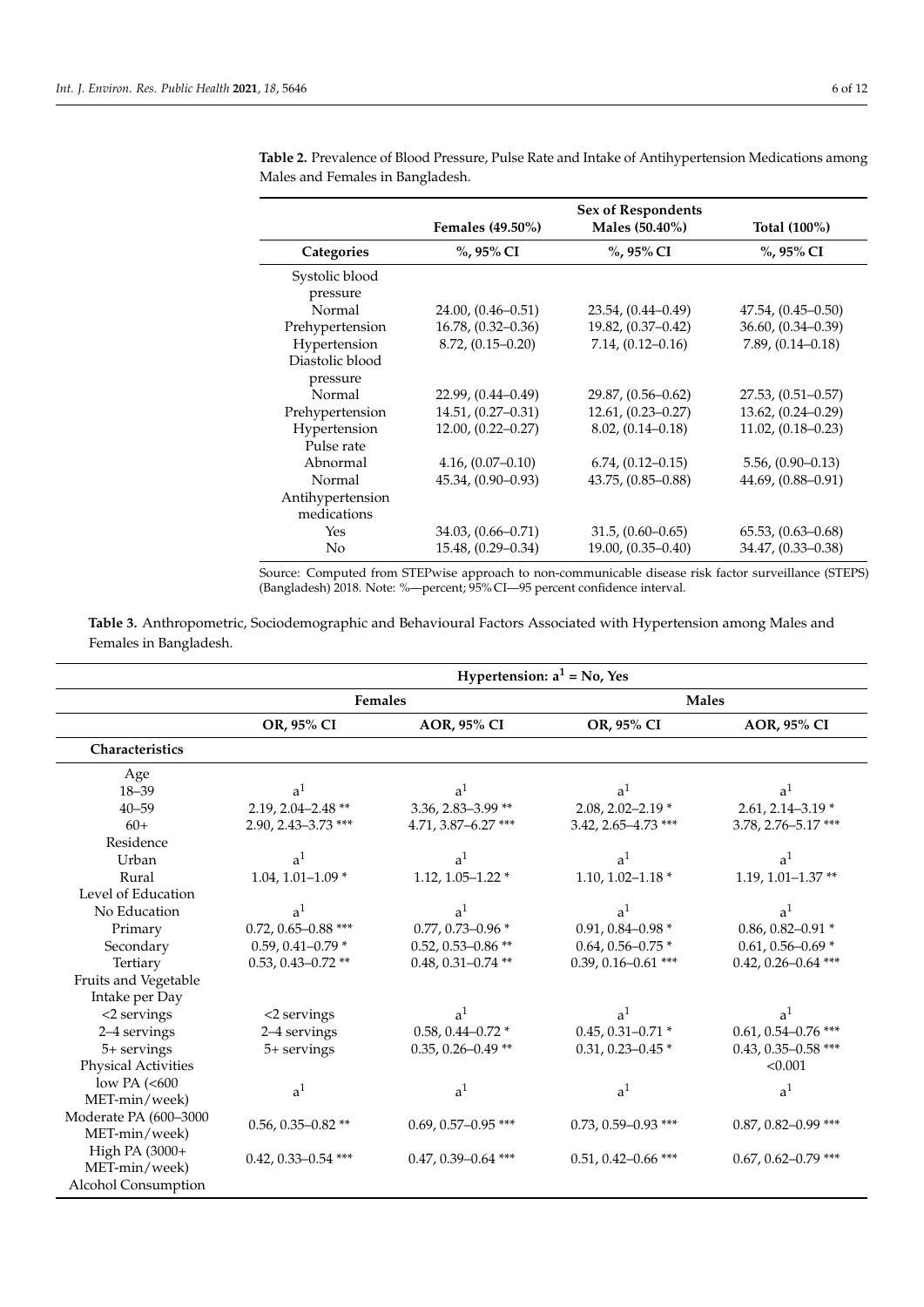<span id="page-6-0"></span>

|                                    | Hypertension: $a^1$ = No, Yes |                         |                         |                         |
|------------------------------------|-------------------------------|-------------------------|-------------------------|-------------------------|
|                                    | Females                       |                         |                         | <b>Males</b>            |
|                                    | OR, 95% CI                    | AOR, 95% CI             | OR, 95% CI              | AOR, 95% CI             |
| Characteristics                    |                               |                         |                         |                         |
| Yes                                | a <sup>1</sup>                | a <sup>1</sup>          | a <sup>1</sup>          | a <sup>1</sup>          |
| No                                 | $0.41, 0.24 - 0.68$ *         | 0.39, 0.21-0.63 $*$     | $0.55, 0.36 - 0.74$ **  | $0.53$ $0.34 - 0.80$ ** |
| Tobacco Use                        |                               |                         |                         | < 0.001                 |
| Yes                                | a <sup>1</sup>                | a <sup>1</sup>          | a <sup>1</sup>          | a <sup>1</sup>          |
| No                                 | $0.65, 0.53 - 0.87$ *         | 0.69, 0.51-0.89 $*$     | $0.72, 0.61 - 0.91$ *** | $0.78, 0.69 - 0.93$ *** |
| <b>Waist Circumference</b><br>(WC) |                               |                         |                         |                         |
| Low                                | a <sup>1</sup>                | a <sup>1</sup>          | a <sup>1</sup>          | a <sup>1</sup>          |
| Moderate                           | $1.72, 1.64 - 1.91$ **        | 1.96, 1.83-2.48 **      | $2.14, 2.05 - 2.28$ **  | $2.03, 2.02 - 2.13$ **  |
| High                               | $2.51, 2.05 - 2.98$ **        | 2.67, 2.55-2.86**       | $2.65, 2.34 - 2.85$ **  | 2.87, 2.82-2.99 **      |
| Body Mass Index (BMI)              |                               |                         |                         | < 0.001                 |
| Underweight                        | a <sup>1</sup>                | a <sup>1</sup>          | a <sup>1</sup>          | a <sup>1</sup>          |
| Normal                             | $1.21, 1.13 - 1.45$ *         | $1.67, 1.49 - 1.91*$    | $2.32, 2.11 - 2.69$ **  | 2.21, 2.15-2.72 **      |
| Overweight                         | 1.35, 1.23-1.62 $*$           | $2.05, 1.98 - 2.18$ **  | $2.40, 2.34 - 2.62$ *   | 2.49, 1.84-3.20**       |
| Obese                              | 1.68, 1.44-1.89 ***           | 2.32, 2.14-2.46**       | 2.62, 2.02-2.94 ***     | 2.73 2.26-3.09 ***      |
| Waist-Hip Ratio (WHR)              |                               |                         |                         |                         |
| Low                                | a <sup>1</sup>                | a <sup>1</sup>          | a <sup>1</sup>          | a <sup>1</sup>          |
| Moderate                           | $1.12, 1.04 - 1.31$ **        | 1.11, 1.02-1.39 $*$     | 2.34, 2.29-2.68 *       | 2.22, 2.01-2.53 $*$     |
| High                               | $1.39, 1.16 - 1.79$ ***       | $2.08, 1.45 - 3.94$ **  | 2.86, 2.45-3.07*        | 2.72, 1.81-4.35 *       |
| Waist-to Height-Ratio              |                               |                         |                         | < 0.001                 |
| (WHtR)                             |                               |                         |                         |                         |
| Slim                               | a <sup>1</sup>                | a <sup>1</sup>          | a <sup>1</sup>          | a <sup>1</sup>          |
| Normal                             | $0.63, 0.58 - 0.87$ *         | $0.78, 0.71 - 0.92$ **  | 0.89, 0.81-0.99 $*$     | $0.95, 0.91 - 1.03$     |
| Overweight                         | 1.19, 1.02-1.39 $*$           | $1.08, 1.01 - 2.27$ *** | 2.32, 2.22-2.81**       | 2.22, 2.15-2.45 $*$     |
| Obese                              | 1.53, 1.28-1.98 **            | $2.03, 1.82 - 2.51$ *** | 2.61, 2.48-3.17***      | 2.56, 2.38-2.89 ***     |

**Table 3.** *Cont.*

Source: Computed from STEPwise approach to non-communicable disease risk factor surveillance (STEPS) (Bangladesh) 2018. Note: n denotes number of observations; a<sup>1</sup> is reference element; \* *p* < 0.05, \*\* *p* < 0.01, \*\*\* *p* < 0.001 *t* test statistical significance; WHtR: Waist-to Height-Ratio; WHR: Waist-Hip Ratio; BMI: Body Mass Index; WC: Waist Circumference; AOR adjusted odd ratios, OR: unadjusted odds ratios; PA: Physical Activities; MET: Metabolic Equivalent Task; 95% CI—95 percent confidence interval.

#### **4. Discussion**

The present study assessed the distribution of hypertension and possible factors influencing hypertension in Bangladesh. The study revealed that the prevalence of hypertension in Bangladesh was about 21.2%: 23.3% among females and 18.7% among males. This finding is similar to a cross-sectional rural study in Bangladesh that found that about 18.8% of Bangladeshi males were hypertensive [\[31\]](#page-10-9). Contrarily, the prevalence of hypertension among females reported is relatively lower than the 56.2% reported by Hanif [\[13\]](#page-9-11). Also, the overall prevalence of obesity (BMI) was 23.2%; 27.1% females and 18.8% males. The prevalence of obesity documented in the present study is lower than findings from the studies conducted by Islam et al., [\[38\]](#page-10-14) and Siddiquee et al., [\[39\]](#page-10-15), who reported 28% and 26.2%, respectively. The reasons for the disparities are open to speculation. Possibly, the differences in sampling, including sizes, methodological variations, BMI cut-off criteria and population of interest might be the underlying reasons. For instance, the variations between studies could be attributed to the distinctions in the body composition measurements and cut-offs between populations and among different population groups in the same country [\[40\]](#page-10-16), especially in countries like Bangladesh where there seem to be large sub-regional dimensions [\[41\]](#page-10-17). These inconsistencies reinforce the need to assess the severity of hypertension and its attributable factors among the most at-risk populations within a specific context. The prevalence of abdominal obesity, measured as WHR, among females was 49.1%. This finding is similar to the 49% and 48.7% reported by previous studies in Bangladesh [\[38,](#page-10-14)[39\]](#page-10-15). The higher prevalence of abdominal obesity among females indicates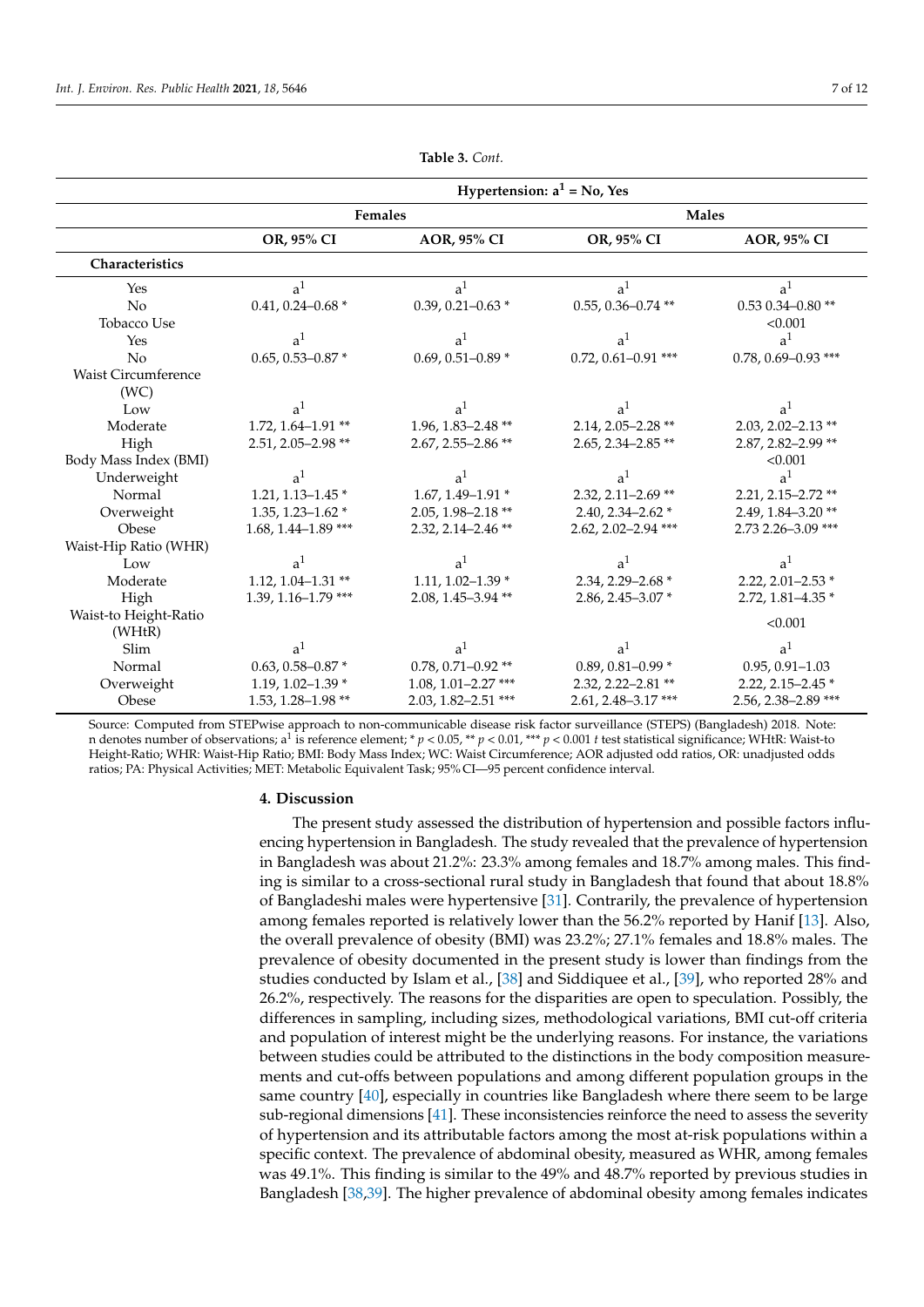that using a single index, BMI in particular, may lead to the exclusion and misclassification of many people who are obese [\[38,](#page-10-14)[42\]](#page-10-18). In addition, this finding affirms the advocacy of WC, WHR and WHtR as complements of BMI when assessing disease risk [\[43\]](#page-10-19).

The distribution of systolic blood pressure, diastolic blood pressure and pulse rate varied among males and females. Females maintained normal pulse and were more hypertensive than males. This might have been a population effect (i.e., the inclusion of women who have ended their reproductive years) as women, after reaching menopause, experience an increase in blood pressure irrespective of ethnicity [\[44\]](#page-10-20). Hormonal changes during menopause predispose women to obesity, increased blood pressure, and dietary salt sensitivity and cause higher blood pressure [\[45\]](#page-10-21). Also, more females than males were taking antihypertensive medications. Women are more conscious of their health and take greater responsibility than men on health behaviours and the potential impact on illness; thus, they might take these antihypertensive drugs as a precautionary measure against the risk of developing hypertension and other co-morbidities [\[46](#page-10-22)[–48\]](#page-11-0). While the prevalence of hypertensive cases is similar to most research evidence in Bangladesh [\[2](#page-9-1)[,23\]](#page-10-23), all risk factors showed a greater risk of hypertension among males than females. The current finding confirms existing studies which found increased hypertension and other cardiovascular diseases risk among males than females [\[31,](#page-10-9)[49,](#page-11-1)[50\]](#page-11-2).

The association between WC, BMI, WHtR, age, physical activity, alcohol consumption, and hypertension is similar to but not entirely in unison with several studies in Bangladesh and elsewhere [\[3](#page-9-2)[,15](#page-9-13)[,20](#page-9-18)[,51](#page-11-3)[,52\]](#page-11-4). Males and females who were 60 years and older and those with higher BMI, WHR, WHtR and WC were about 2 to 3 times more likely to be hypertensive. Higher BMI, WHR, WHtR and WC result from increased fatty tissues; which can increase arterial and vascular stiffness and affect how the heart pumps blood [\[53\]](#page-11-5). The association between WC, BMI, WHR, WHtR and hypertension corroborate previous research that revealed that these anthropometric indices are essential predictors of cardiometabolic conditions across females [\[54–](#page-11-6)[57\]](#page-11-7) and males [\[54](#page-11-6)[,58\]](#page-11-8). These linkages show the significance of identifying the pattern of the body fat distribution through these anthropometric indices and the control of excess body fat-obesity and high WC as part of effective hypertension management procedures among the adult population in Bangladesh [\[41\]](#page-10-17). The distinct sex disparities in hypertension risk in the older years of life found in the present study confirm findings from previous studies [\[51](#page-11-3)[,59\]](#page-11-9). Hypertension increases as a function of age through biological and social pathways [\[31](#page-10-9)[,60](#page-11-10)[,61\]](#page-11-11). Ageing alters the vascular system structure and functioning. There are changes in the arteries elastic tissues, causing artery stiffness, less compliance to blood flow and, therefore, raise blood pressure [\[31,](#page-10-9)[60\]](#page-11-10). The elderly in many contexts, including Bangladesh, are often lonely and isolate from many social activities. Loneliness leads to detrimental physiological and health problems like depression, increased cardiometabolic dysfunction and high blood pressure [\[61\]](#page-11-11). Physical activity is widely known to reduce hypertension risk [\[31,](#page-10-9)[62](#page-11-12)[–65\]](#page-11-13). Regular exercise (i.e, walking, cycling) has been shown to lower blood pressure and forms one of the most clinically recommended hypertension management and treatment. Physical activity has an immediate post-exercise hypotension effect and can persist for longer periods. Continuous engagement in physical activities may reduce existing pressure levels to normal [\[64\]](#page-11-14).

It was also observed that modifiable determinants such as not consuming alcohol, increased fruits and vegetables intake and higher education lowered the risk of hypertension among females and males. Several studies have proven that unhealthy behaviours (e.g., inadequate fruits and vegetable consumption, low physical activity, binge drinking) increase cardiovascular diseases across varied age groups and diverse populations [\[66](#page-11-15)[–69\]](#page-11-16). Hence, regular advocacy on healthy lifestyles could help reduce or delay hypertension risk and its associated comorbidities in Bangladesh.

### *4.1. Strengths and Limitations*

The study's strengths were the use of a large nationally representative sample and the concurrent assessment of anthropometric measures and other multifaceted determinants of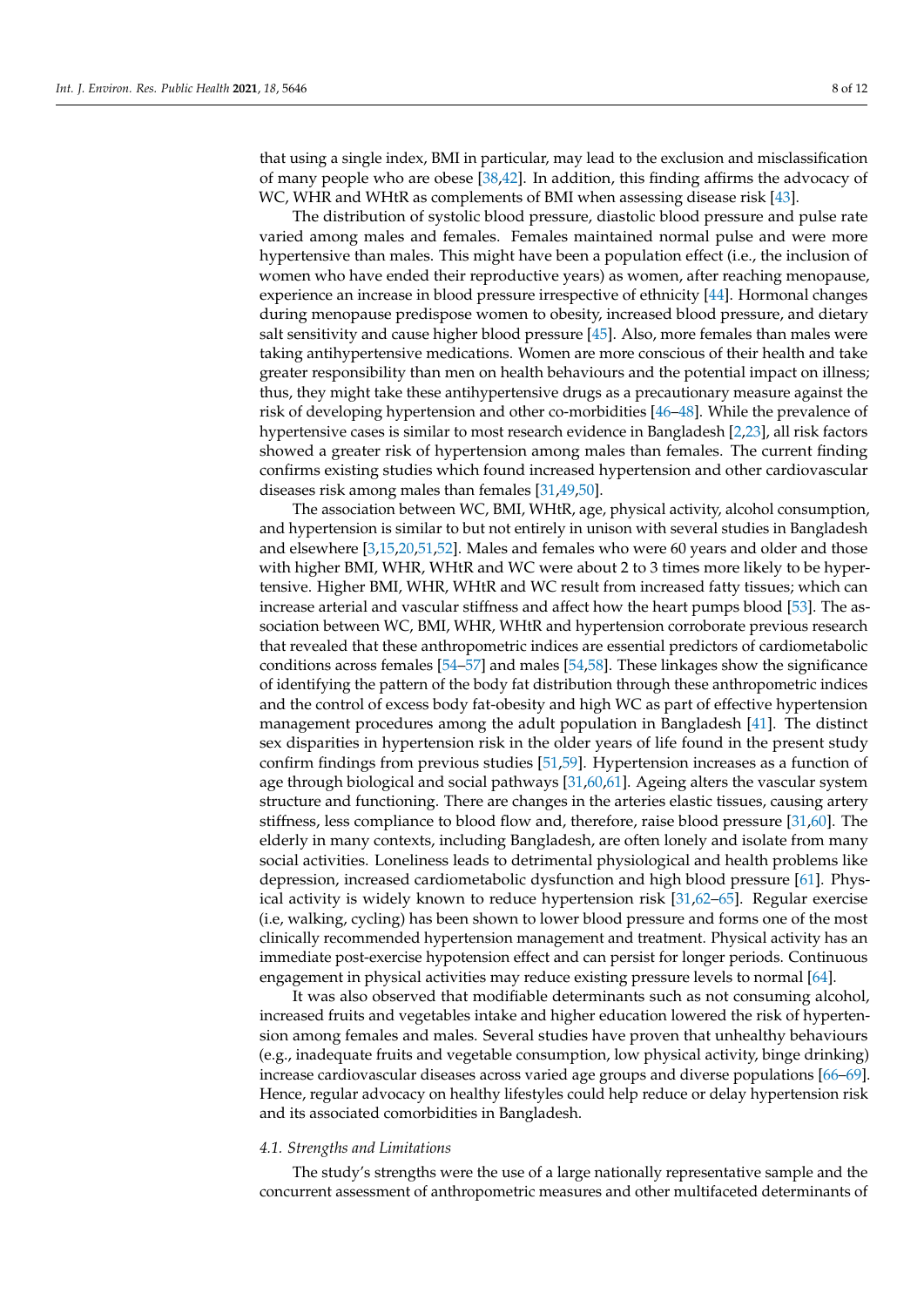hypertension in Bangladesh. The World Health Organisation (WHO) STEPwise approach to non-communicable disease risk factor surveillance (STEPS) protocol uses high standards and valid data collection procedures. Hence, measurement errors and biases are limited compared to other cross-sectional studies. Despite these strengths, the present study has some weaknesses. The main weakness is the cross-sectional design employed, implying that causality cannot be ascribed to the noted outcomes; hence identified associations can only be inferred. Due to the self-reported nature of the design, social desirability and recall bias-related issues could in part influence the current findings. Another weakness of the study is the exclusion of the influence of biomarkers or biochemical measures of hypertension. Further study designs, involving the use of biomarkers or biochemical measures, will provide insight into the risk of hypertension in Bangladesh. Notwithstanding these limitations, our observations provide insights into some of the possible effects of anthropometrics and intermediary determinants of health on hypertension.

#### *4.2. Practical Implications*

The critical implications of the present study are the increased burden of hypertension among males and females in Bangladesh, with persons who are 60 years and older, and the female population being 2–3 times more likely to suffer hypertension in the country. A positive association between increasing age and hypertension was also observed. Because age is immutable and life expectancy in Bangladesh is rising, demographic opportunities will increase [\[8\]](#page-9-7). This trend will subsequently increase the risk of hypertension among the ageing population in Bangladesh [\[70\]](#page-11-17). The overnutrition, obesity or anthropometric indices such as BMI, WHR, WC, and WHtR predicted hypertension in Bangladesh. Hence, behaviour modification should be prioritised in the country. Modifiable interventions such as body weight reduction through regular physical activity and improvement of dietary practices (e.g., reducing the intake of high dense energy or fatty foods) are encouraged across the population. Again, because hypertension is relatively high in Bangladesh, the healthcare system in the country requires pragmatic interventions such as early identification through screening and diagnosis of the disease across rural and urban settlements in the country.

#### **5. Conclusions**

Findings suggest that sex and increasing age differences exist in the association between anthropometric indices (BMI, WHR, WC, and WHtR) and intermediary determinants (e.g., education, physical activity) of hypertension among adults in Bangladesh. These anthropometric parameters should be assessed periodically among male and female adults in Bangladesh to mark the risk of hypertension in the country. Developing effective public health interventions for the early identification of the risk and patterns of hypertension through appropriate screening and diagnosis are needed to meet the specific needs of the Bangladesh population. Other intervention programmes should target behaviour modification (e.g., adherence to regular physical activity and appropriate dietary consumption) at the population level to help minimise the burden of hypertension in the country. Regular sensitisation campaigns are encouraged to promote primary prevention and secondary management of the disease. Future studies should employ longitudinal designs to track the trends and the underlying causes of hypertension in Bangladesh.

**Author Contributions:** S.S.S. conceived the study. S.S.S., J.E.H.J. and T.S. drafted the manuscript. All authors have read and agreed to the published version of the manuscript.

**Funding:** We sincerely thank Bielefeld University, Germany for providing financial support through the Open Access Publication Fund for the article processing charge.Ethics Approval and Consent to Participate: Not applicable.

**Institutional Review Board Statement:** Not Applicable.

**Informed Consent Statement:** Not Applicable.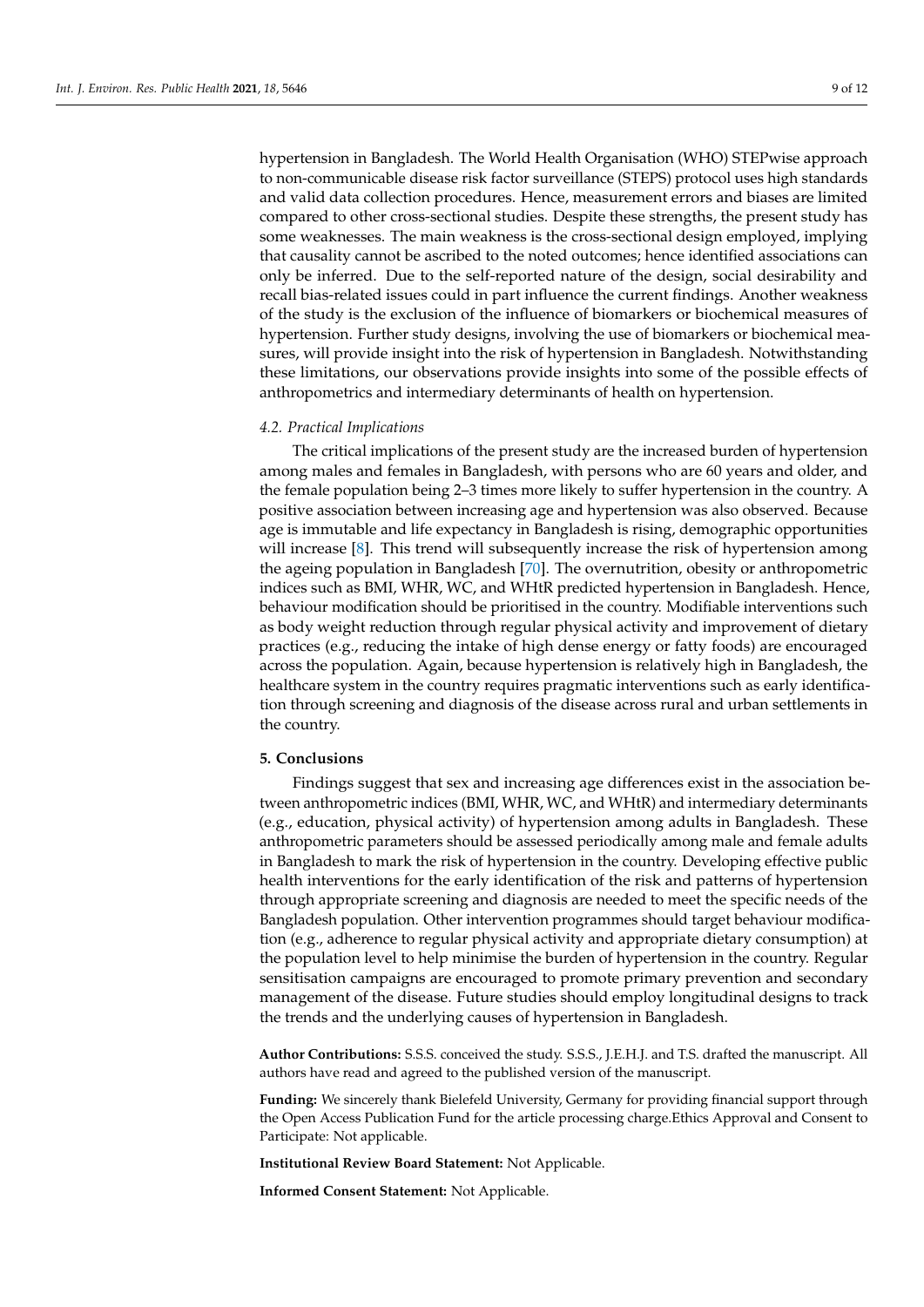**Data Availability Statement:** The data used for the study is available at: [https://extranet.who.int/](https://extranet.who.int/ncdsmicrodata/index.php/access_licensed/track/914) [ncdsmicrodata/index.php/access\\_licensed/track/914.](https://extranet.who.int/ncdsmicrodata/index.php/access_licensed/track/914) (accessed 25 March 2021).

**Conflicts of Interest:** The authors declare that there are no competing interests.

# **References**

- <span id="page-9-0"></span>1. Stanaway, J.D.; Afshin, A.; Gakidou, E.; Lim, S.S.; Abate, D.; Abate, K.H.; Abbafati, C.; Abbasi, N.; Abbastabar, H.; Abd-Allah, F.; et al. Global, regional, and national comparative risk assessment of 84 behavioural, environmental and occupational, and metabolic risks or clusters of risks for 195 countries and territories, 1990–2017: A systematic analysis for the global burden of disease study 2017. *Lancet* **2018**, *392*, 1923–1994. [\[CrossRef\]](http://doi.org/10.1016/S0140-6736(18)32225-6)
- <span id="page-9-1"></span>2. Islam, J.Y.; Zaman, M.M.; Haq, S.A.; Ahmed, S.; Al-Quadir, Z. Epidemiology of hypertension among bangladeshi adults using the 2017 ACC/AHA hypertension clinical practice guidelines and joint national committee 7 guidelines. *J. Human Hypertens.* **2018**, *32*, 668–680. [\[CrossRef\]](http://doi.org/10.1038/s41371-018-0087-5) [\[PubMed\]](http://www.ncbi.nlm.nih.gov/pubmed/30026561)
- <span id="page-9-2"></span>3. Alam, D.S.; Chowdhury, M.A.H.; Siddiquee, A.T.; Ahmed, S.; Niessen, L.W. Awareness and control of hypertension in bangladesh: Follow-up of a hypertensive cohort. *BMJ Open* **2014**, *4*, e004983. [\[CrossRef\]](http://doi.org/10.1136/bmjopen-2014-004983) [\[PubMed\]](http://www.ncbi.nlm.nih.gov/pubmed/25537780)
- <span id="page-9-3"></span>4. Khanam, M.A.; Lindeboom, W.; Koehlmoos, T.L.P.; Alam, D.S.; Niessen, L.; Milton, A.H. Hypertension: Adherence to treatment in rural Bangladesh—Findings from a population-based study. *Global Health Action* **2014**, *7*, 25028. [\[CrossRef\]](http://doi.org/10.3402/gha.v7.25028)
- <span id="page-9-4"></span>5. Lim, S.S.; Vos, T.; Flaxman, A.D.; Danaei, G.; Shibuya, K.; Adair-Rohani, H.; Amann, M.; Anderson, H.R.; Andrews, K.G.; Aryee, M.; et al. A comparative risk assessment of burden of disease and injury attributable to 67 risk factors and risk factor clusters in 21 regions, 1990–2010: A systematic analysis for the global burden of disease study 2010. *Lancet* **2012**, *380*, 2224–2260. [\[CrossRef\]](http://doi.org/10.1016/S0140-6736(12)61766-8)
- <span id="page-9-5"></span>6. Olives, C.; Myerson, R.; Mokdad, A.H.; Murray, C.J.L.; Lim, S.S. Prevalence, awareness, treatment, and control of hypertension in United States counties, 2001–2009. *PLoS ONE* **2013**, *8*, e60308. [\[CrossRef\]](http://doi.org/10.1371/journal.pone.0060308) [\[PubMed\]](http://www.ncbi.nlm.nih.gov/pubmed/23577099)
- <span id="page-9-6"></span>7. Lozano, R.; Naghavi, M.; Foreman, K.; Lim, S.; Shibuya, K.; Aboyans, V.; Abraham, J.; Adair, T.; Aggarwal, R.; Ahn, S.Y.; et al. Global and regional mortality from 235 causes of death for 20 age groups in 1990 and 2010: A systematic analysis for the global burden of disease study 2010. *Lancet* **2012**, *380*, 2095–2128. [\[CrossRef\]](http://doi.org/10.1016/S0140-6736(12)61728-0)
- <span id="page-9-7"></span>8. Chowdhury, M.A.B.; Uddin, M.J.; Haque, M.R.; Ibrahimou, B. Hypertension among adults in Bangladesh: Evidence from a national cross-sectional survey. *BMC Cardiovasc. Disord.* **2016**, *16*. [\[CrossRef\]](http://doi.org/10.1186/s12872-016-0197-3) [\[PubMed\]](http://www.ncbi.nlm.nih.gov/pubmed/26809175)
- <span id="page-9-8"></span>9. Choudhury, K.N.; Mainuddin, A.K.M.; Wahiduzzaman, M.; Islam, S.M.S. Serum lipid profile and its association with hypertension in Bangladesh. *Vasc. Health Risk Manag.* **2014**, *10*, 327–332. [\[CrossRef\]](http://doi.org/10.2147/VHRM.S61019)
- 10. Joshi, P.; Islam, S.; Pais, P.; Reddy, S.; Dorairaj, P.; Kazmi, K.; Pandey, M.R.; Haque, S.; Mendis, S.; Rangarajan, S.; et al. Risk factors for early myocardial infarction in South Asians compared with individuals in other countries. *JAMA* **2007**, *297*, 286–294. [\[CrossRef\]](http://doi.org/10.1001/jama.297.3.286) [\[PubMed\]](http://www.ncbi.nlm.nih.gov/pubmed/17227980)
- <span id="page-9-9"></span>11. Teo, K.; Lear, S.; Islam, S.; Mony, P.; Dehghan, M.; Li, W.; Rosengren, A.; Lopez-Jaramillo, P.; Diaz, R.; Oliveira, G.; et al. Prevalence of a healthy lifestyle among individuals with cardiovascular disease in high-, middle- and low-income countries: The prospective urban rural epidemiology (PURE) study. *JAMA* **2013**, *309*, 1613–1621. [\[CrossRef\]](http://doi.org/10.1001/jama.2013.3519)
- <span id="page-9-10"></span>12. Johnson, C.O.; Nguyen, M.; Roth, G.A.; Nichols, E.; Alam, T.; Abate, D.; Abd-Allah, F.; Abdelalim, A.; Abraha, H.N.; Abu-Rmeileh, N.M.; et al. Global, regional, and national burden of stroke, 1990–2016: A systematic analysis for the global burden of disease study 2016. *Lancet Neurol.* **2019**, *18*, 439–458. [\[CrossRef\]](http://doi.org/10.1016/S1474-4422(19)30034-1)
- <span id="page-9-11"></span>13. Hanif, A.A.M.; Shamim, A.A.; Hossain, M.M.; Hasan, M.; Khan, M.S.A.; Hossaine, M.; Ullah, M.A.; Sarker, S.K.; Rahman, S.M.M.; Mitra, D.K.; et al. Gender-specific prevalence and associated factors of hypertension among elderly Bangladeshi people: Findings from a nationally representative cross-sectional survey. *BMJ Open* **2021**, *11*, e038326. [\[CrossRef\]](http://doi.org/10.1136/bmjopen-2020-038326) [\[PubMed\]](http://www.ncbi.nlm.nih.gov/pubmed/33478960)
- <span id="page-9-12"></span>14. Rahman, M.; Williams, G.; Al Mamun, A. Gender differences in hypertension awareness, antihypertensive use and blood pressure control in Bangladeshi adults: Findings from a national cross-sectional survey. *J Health Popul. Nutr.* **2017**, *36*. [\[CrossRef\]](http://doi.org/10.1186/s41043-017-0101-5) [\[PubMed\]](http://www.ncbi.nlm.nih.gov/pubmed/28545582)
- <span id="page-9-13"></span>15. Biswas, T.; Pervin, S.; Tanim, M.I.A.; Niessen, L.; Islam, A. Bangladesh policy on prevention and control of non-communicable diseases: A policy analysis. *BMC Public Health* **2017**, *17*. [\[CrossRef\]](http://doi.org/10.1186/s12889-017-4494-2) [\[PubMed\]](http://www.ncbi.nlm.nih.gov/pubmed/28629430)
- <span id="page-9-14"></span>16. Mathur, P.; Pillai, R. Overnutrition: Current scenario and combat strategies. *Indian J. Med. Res.* **2019**, *149*, 695–705. [\[CrossRef\]](http://doi.org/10.4103/ijmr.IJMR_1703_18) [\[PubMed\]](http://www.ncbi.nlm.nih.gov/pubmed/31496522)
- <span id="page-9-15"></span>17. Gaziano, T.A.; Abrahams-Gessel, S.; Denman, C.A.; Montano, C.M.; Khanam, M.; Puoane, T.; Levitt, N.S. An assessment of community health workers' ability to screen for cardiovascular disease risk with a simple, non-invasive risk assessment instrument in Bangladesh, Guatemala, Mexico, and South Africa: An observational study. *Lancet Global Health* **2015**, *3*, e556–e563. [\[CrossRef\]](http://doi.org/10.1016/S2214-109X(15)00143-6)
- <span id="page-9-16"></span>18. Bhowmik, B.; Munir, S.B.; Diep, L.M.; Siddiquee, T.; Habib, S.H.; Samad, M.A.; Khan, A.K.A.; Hussain, A. Anthropometric indicators of obesity for identifying cardiometabolic risk factors in a rural Bangladeshi population. *J. Diabetes Investig.* **2013**, *4*, 361–368. [\[CrossRef\]](http://doi.org/10.1111/jdi.12053)
- <span id="page-9-17"></span>19. Khan, S.H.; Talukder, S.H. Nutrition transition in Bangladesh: Is the country ready for this double burden. *Obes. Rev.* **2013**, *14*, 126–133. [\[CrossRef\]](http://doi.org/10.1111/obr.12100)
- <span id="page-9-18"></span>20. Rosengren, A.; Smyth, A.; Rangarajan, S.; Ramasundarahettige, C.; Bangdiwala, S.I.; AlHabib, K.F.; Avezum, A.; Boström, K.B.; Chifamba, J.; Gulec, S.; et al. Socioeconomic status and risk of cardiovascular disease in 20 low-income, middle-income, and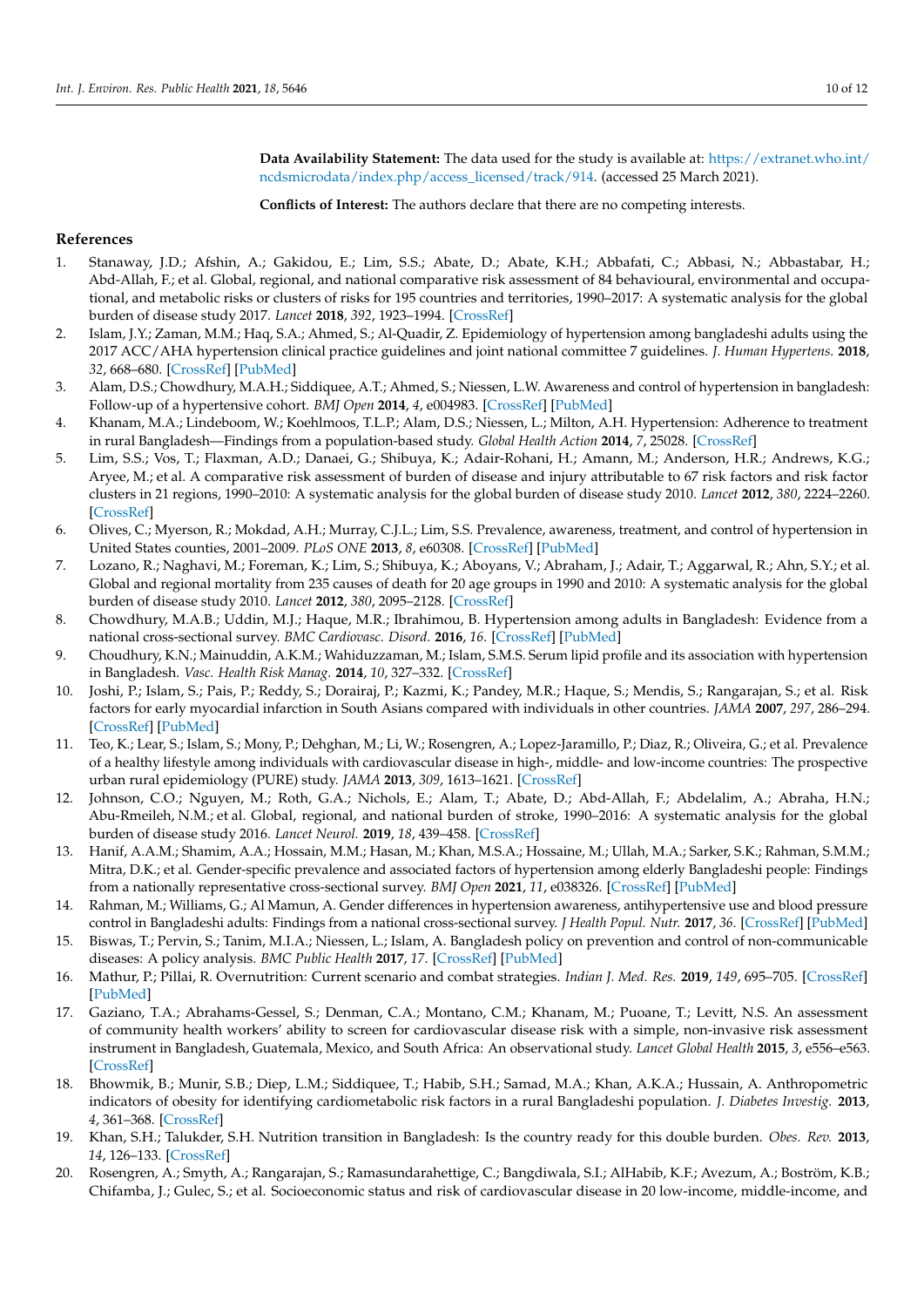high-income countries: The prospective urban rural epidemiologic (PURE) study. *Lancet Global Health* **2019**, *7*, e748–e760. [\[CrossRef\]](http://doi.org/10.1016/S2214-109X(19)30045-2)

- <span id="page-10-0"></span>21. World Health Organization. *Waist Circumference and Waist-Hip Ratio: Report of a WHO Expert Consultation, Geneva, 8–11 December 2008*; World Health Organization: Geneva, Switzerland, 2011; ISBN 978-92-4-150149-1.
- <span id="page-10-1"></span>22. World Health Organisation. Bangladesh-STEPS 2018-Data Dictionary. Available online: [https://extranet.who.int/ncdsmicrodata/](https://extranet.who.int/ncdsmicrodata/index.php/catalog/770/data_dictionary) [index.php/catalog/770/data\\_dictionary](https://extranet.who.int/ncdsmicrodata/index.php/catalog/770/data_dictionary) (accessed on 21 March 2021).
- <span id="page-10-23"></span>23. Riaz, B.K.; Islam, M.Z.; Islam, A.N.M.S.; Zaman, M.M.; Hossain, M.A.; Rahman, M.M.; Khanam, F.; Amin, K.M.B.; Noor, I.N. Risk factors for non-communicable diseases in Bangladesh: Findings of the population-based cross-sectional national survey 2018. *BMJ Open* **2020**, *10*, e041334. [\[CrossRef\]](http://doi.org/10.1136/bmjopen-2020-041334) [\[PubMed\]](http://www.ncbi.nlm.nih.gov/pubmed/33247026)
- <span id="page-10-2"></span>24. Zaman, M.; Rahman, M.M.; Rahman, M.R.; Bhuiyan, M.; Karim, M.N.; Chowdhury, M.A. Prevalence of risk factors for noncommunicable diseases in Bangladesh: Results from STEPS survey 2010. *Indian J. Public Health* **2016**, *60*, 17. [\[CrossRef\]](http://doi.org/10.4103/0019-557X.177290)
- <span id="page-10-3"></span>25. Fraiman, R.; Justel, A.; Svarc, M. Selection of variables for cluster analysis and classification rules. *J. Am. Stat. Assoc.* **2008**, *103*, 1294–1303. [\[CrossRef\]](http://doi.org/10.1198/016214508000000544)
- <span id="page-10-4"></span>26. Sigelman, C.K.; Rider, E.A. *Life-Span Human Development*; Cengage Learning: Boston, MA, USA, 2014; ISBN 978-1-285-45431-3.
- <span id="page-10-5"></span>27. Chalmers, J.; MacMahon, S.; Mancia, G.; Whitworth, J.; Beilin, L.; Hansson, L.; Neal, B.; Rodgers, A.; Ni Mhurchu, C.; Clark, T. 1999 World Health Organization-International Society of Hypertension Guidelines for the Management of Hypertension. Guidelines Sub-Committee of the World Health Organization. *Clin Exp Hypertens* **1999**, *21*, 1009–1060. [\[CrossRef\]](http://doi.org/10.3109/10641969909061028) [\[PubMed\]](http://www.ncbi.nlm.nih.gov/pubmed/10423121)
- <span id="page-10-6"></span>28. NCD risk factor collaboration (NCD-RisC) trends in adult body-mass index in 200 countries from 1975 to 2014: A pooled analysis of 1698 population-based measurement studies with 19·2 million participants. *Lancet* **2016**, *387*, 1377–1396. [\[CrossRef\]](http://doi.org/10.1016/S0140-6736(16)30054-X)
- <span id="page-10-7"></span>29. Ekoru, K.; Murphy, G.A.V.; Young, E.H.; Delisle, H.; Jerome, C.S.; Assah, F.; Longo–Mbenza, B.; Nzambi, J.P.D.; On'Kin, J.B.K.; Buntix, F.; et al. Deriving an optimal threshold of waist circumference for detecting cardiometabolic risk in Sub-Saharan Africa. *Int. J. Obes* **2018**, *42*, 487–494. [\[CrossRef\]](http://doi.org/10.1038/ijo.2017.240)
- <span id="page-10-8"></span>30. Nuttall, F.Q. Body mass index. *Nutr. Today* **2015**, *50*, 117–128. [\[CrossRef\]](http://doi.org/10.1097/NT.0000000000000092) [\[PubMed\]](http://www.ncbi.nlm.nih.gov/pubmed/27340299)
- <span id="page-10-9"></span>31. Khanam, R.; Ahmed, S.; Rahman, S.; Kibria, G.M.A.; Syed, J.R.R.; Khan, A.M.; Moin, S.M.I.; Ram, M.; Gibson, D.G.; Pariyo, G.; et al. Prevalence and factors associated with hypertension among adults in rural sylhet district of Bangladesh: A cross-sectional study. *BMJ Open* **2019**, *9*, e026722. [\[CrossRef\]](http://doi.org/10.1136/bmjopen-2018-026722) [\[PubMed\]](http://www.ncbi.nlm.nih.gov/pubmed/31662350)
- <span id="page-10-10"></span>32. Sterne, J.A.C.; White, I.R.; Carlin, J.B.; Spratt, M.; Royston, P.; Kenward, M.G.; Wood, A.M.; Carpenter, J.R. Multiple imputation for missing data in epidemiological and clinical research: Potential and pitfalls. *BMJ* **2009**, *338*, b2393. [\[CrossRef\]](http://doi.org/10.1136/bmj.b2393) [\[PubMed\]](http://www.ncbi.nlm.nih.gov/pubmed/19564179)
- <span id="page-10-11"></span>33. Chao, Y.-C.E.; Zhao, Y.; Kupper, L.L.; Nylander-French, L.A. Quantifying the relative importance of predictors in multiple linear regression analyses for public health studies. *J. Occup. Environ. Hyg.* **2008**, *5*, 519–529. [\[CrossRef\]](http://doi.org/10.1080/15459620802225481)
- <span id="page-10-12"></span>34. Van Buuren, S.; Groothuis-Oudshoorn, K. Mice: Multivariate imputation by chained equations in R. *J. Stat. Softw.* **2011**, *45*, 1–67. [\[CrossRef\]](http://doi.org/10.18637/jss.v045.i03)
- 35. Lumley, T. Survey Package | R Documentation. Available online: [https://www.rdocumentation.org/packages/survey/versions/](https://www.rdocumentation.org/packages/survey/versions/4.0) [4.0](https://www.rdocumentation.org/packages/survey/versions/4.0) (accessed on 27 February 2021).
- 36. Wickham, H.; François, R.; Henry, L.; Müller, K. *. RStudio Dplyr: A Grammar of Data Manipulation. R Package Version 0.4*; R Foundation for Statistical Computing: Vienna, Austria, 2021.
- <span id="page-10-13"></span>37. Wiley, J.F. *Extraoperators: Extra Binary Relational and Logical Operators*; R Core Team: Vienna, Austria, 2019.
- <span id="page-10-14"></span>38. Islam, F.; Kathak, R.R.; Sumon, A.H.; Molla, N.H. Prevalence and associated risk factors of general and abdominal obesity in rural and urban women in Bangladesh. *PLoS ONE* **2020**, *15*. [\[CrossRef\]](http://doi.org/10.1371/journal.pone.0233754)
- <span id="page-10-15"></span>39. Siddiquee, T.; Bhowmik, B.; Da Vale Moreira, N.C.; Mujumder, A.; Mahtab, H.; Khan, A.K.A.; Hussain, A. Prevalence of obesity in a rural Asian Indian (Bangladeshi) population and its determinants. *BMC Public Health* **2015**, *15*, 860. [\[CrossRef\]](http://doi.org/10.1186/s12889-015-2193-4)
- <span id="page-10-16"></span>40. Kurian, A.K.; Cardarelli, K.M. Racial and ethnic differences in cardiovascular disease risk factors: A systematic review. *Ethn. Dis.* **2007**, *17*, 143–152. [\[PubMed\]](http://www.ncbi.nlm.nih.gov/pubmed/17274224)
- <span id="page-10-17"></span>41. Caminha, T.C.S.; Ferreira, H.S.; Costa, N.S.; Nakano, R.P.; Carvalho, R.E.S.; Xavier, A.F.S.; Assunção, M.L. Waist-to-height ratio is the best anthropometric predictor of hypertension: A population-based study with women from a state of Northeast of Brazil. *Medicine* **2017**, *96*, e5874. [\[CrossRef\]](http://doi.org/10.1097/MD.0000000000005874)
- <span id="page-10-18"></span>42. Sommer, I.; Teufer, B.; Szelag, M.; Nussbaumer-Streit, B.; Titscher, V.; Klerings, I.; Gartlehner, G. The performance of anthropometric tools to determine obesity: A systematic review and meta-analysis. *Sci. Rep.* **2020**, *10*, 12699. [\[CrossRef\]](http://doi.org/10.1038/s41598-020-69498-7) [\[PubMed\]](http://www.ncbi.nlm.nih.gov/pubmed/32728050)
- <span id="page-10-19"></span>43. Patel, S.A.; Deepa, M.; Shivashankar, R.; Ali, M.K.; Kapoor, D.; Gupta, R.; Lall, D.; Tandon, N.; Mohan, V.; Kadir, M.M.; et al. Comparison of multiple obesity indices for cardiovascular disease risk classification in South Asian adults: The CARRS study. *PLoS ONE* **2017**, *12*, e0174251. [\[CrossRef\]](http://doi.org/10.1371/journal.pone.0174251) [\[PubMed\]](http://www.ncbi.nlm.nih.gov/pubmed/28448582)
- <span id="page-10-20"></span>44. Maas, A.H.E.M.; Franke, H.R. Women's health in menopause with a focus on hypertension. *Neth. Heart J.* **2009**, *17*, 68–72. [\[CrossRef\]](http://doi.org/10.1007/BF03086220)
- <span id="page-10-21"></span>45. Kozakowski, J.; Gietka-Czernel, M.; Leszczyńska, D.; Majos, A. Obesity in menopause–Our negligence or an unfortunate inevitability? *Prz. Menopauzalny* **2017**, *16*, 61–65. [\[CrossRef\]](http://doi.org/10.5114/pm.2017.68594) [\[PubMed\]](http://www.ncbi.nlm.nih.gov/pubmed/28721132)
- <span id="page-10-22"></span>46. Kretchy, I.A.; Owusu-Daaku, F.T.; Danquah, S. Locus of control and anti-hypertensive medication adherence in Ghana. *Pan Afr. Med. J.* **2014**, *17*, 13. [\[CrossRef\]](http://doi.org/10.11604/pamjs.supp.2014.17.1.3433) [\[PubMed\]](http://www.ncbi.nlm.nih.gov/pubmed/24624246)
- 47. Lynam, I.; Catley, D.; Goggin, K.; Rabinowitz, J.L.; Gerkovich, M.M.; Williams, K.; Wright, J. MOTIV8 autonomous regulation and locus of control as predictors of antiretroviral medication adherence. *J. Health Psychol.* **2009**, *14*, 578–586. [\[CrossRef\]](http://doi.org/10.1177/1359105309103577) [\[PubMed\]](http://www.ncbi.nlm.nih.gov/pubmed/19383658)